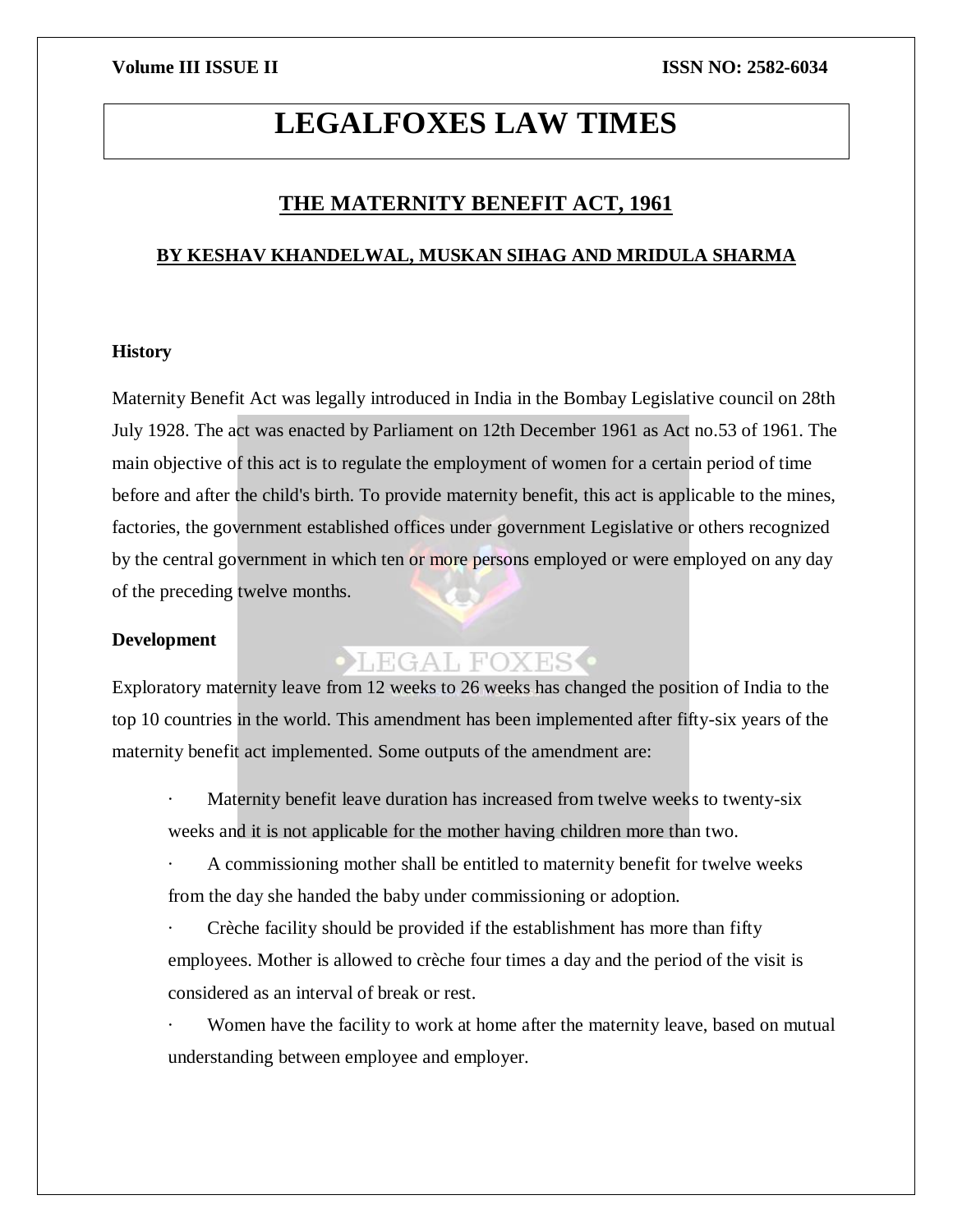#### **Volume III ISSUE II ISSN NO: 2582-6034**

· In *Hamsaanandini Nanduri v. Union of India*<sup>1</sup> *the Supreme Court issued a notice to the Central Government challenging the Constitutional validity of Section 5(4) of the Act which lays down* adoptive mothers will be eligible for maternity leave only if they adopt children who are less than 3 months old.

Work from home: If an organization assigns work to a woman with the purpose of allowing her to telecommute, the company may allow her to do so after she receives Maternity Benefit. The parameters for telecommuting may have been consented upon by both the company as well as the lady.

### **Brief**

This amendment act bought a hugely positive environment, protection, security to all the women in the country. Nearly 1.8 million women who are working in an unorganized sector are benefitted from this bill.

Good for baby growth – this act helps the baby to grow in a stress-free environment and better child care.

A study shows that the depth of mortality rate of infants dropped by nearly ten percent.

Improved and better relationship between the mother and infant.

Due to these benefits the mental health of women was improved. A study shows that the depression levels of mothers who are fifty years old or approximately after thirty years have decreased.

- Now this act can be easily utilized by the  $UN -$  organized sector women.
- Women who preferred public assistance dropped to a good amount.

#### **Important Judgement**

Preeti Singh v. State of UP and ORS<sup>2</sup>

 $\overline{\phantom{a}}$ 

<sup>1</sup> Writ Petition (Civil) No. 960/2021

<sup>&</sup>lt;sup>2</sup> Service Single No. - 9907 of 2021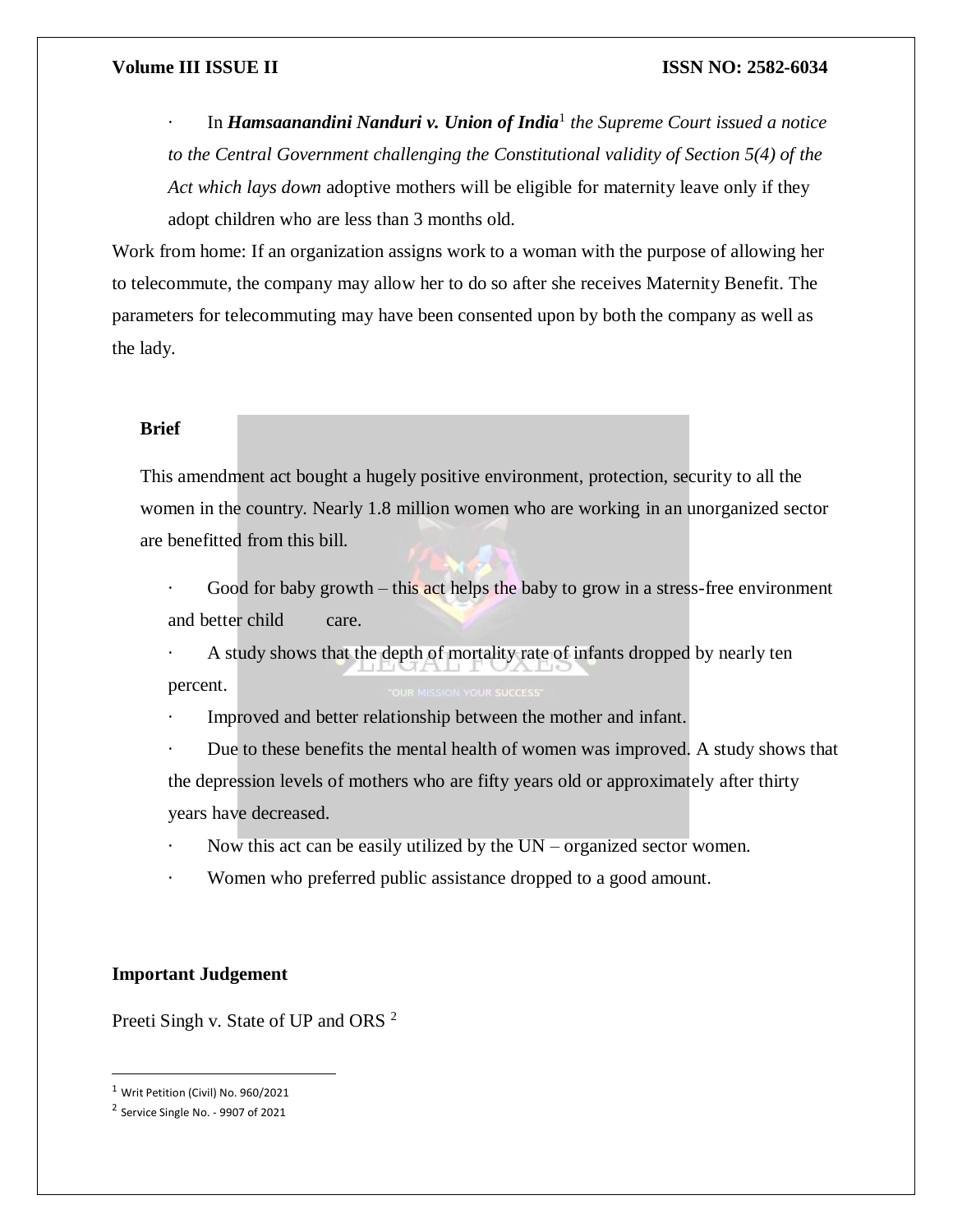#### **Volume III ISSUE II ISSN NO: 2582-6034**

The respondents granted the petitioner maternity till the date of 28th December 2019. Later, the petitioner filed for another maternity leave, from 17th March 2021 to 12th October 2021. This was rejected a day before the leave was to come into effect, on 16th March 2021. The ground cited was that the next leave was sought before the two-year period of the earlier leave being up. According to [Section 153\(1\)](http://www.bareactslive.com/ALL/up920.htm) of the Uttar Pradesh Financial Handbook, it stated that there must be a minimum period of two years between the first and second maternity leave. So, the second leave ca[nnot](https://indiankanoon.org/doc/54533167/) be granted. The court held that the provision of a minimum duration of two years between maternity leaves is not mandatory to avail benefits. It also reiterates an important principle of constitutional law by giving precedence to the provision that categorically lays down that it would prevail over others. This judgment upholds values of equity and affirmative action, allowing women to be able to participate in the workforce more freely. It is another tiny step to rectifying our distorted sex ratio in labor participation of women in India.

#### **Misuse**

The Bombay High Court voiced its concern over the 'misuse' of 'maternity' benefits by working women. The court observed in Smt. Richa Shukla v. State of U.P.<sup>3</sup> that if women claim these benefits during the entire gestational period, then it would defeat the very purpose of the Maternity Benefits Act. It also laid down that women would [not](https://indiankanoon.org/doc/54533167/) be entitled to maternity benefits if they have not worked in the employer's establishment for at least 80 days in the past 12 months (provided the woman immigrated to Assam, and was pregnant at the time of immigration).Women misusing the provisions of the Act for their own benefit, by availing the maternity benefits and leaving the said employment immediately after the period for maternity benefit has passed, thus, causing a great waste of resources for the employer. Many companies cite poor performance, attendance, loss of projects, overall downsizing, and inability to provide 26 weeks of paid leave as reasons to terminate employees who have declared their pregnancy. The act is very clear that there can be no changes to her service conditions during her pregnancy and no dismissal for any cause.

#### **Suggestions**

 $\overline{\phantom{a}}$ 

<sup>3</sup> SERVICE SINGLE No. - 32394 of 2019